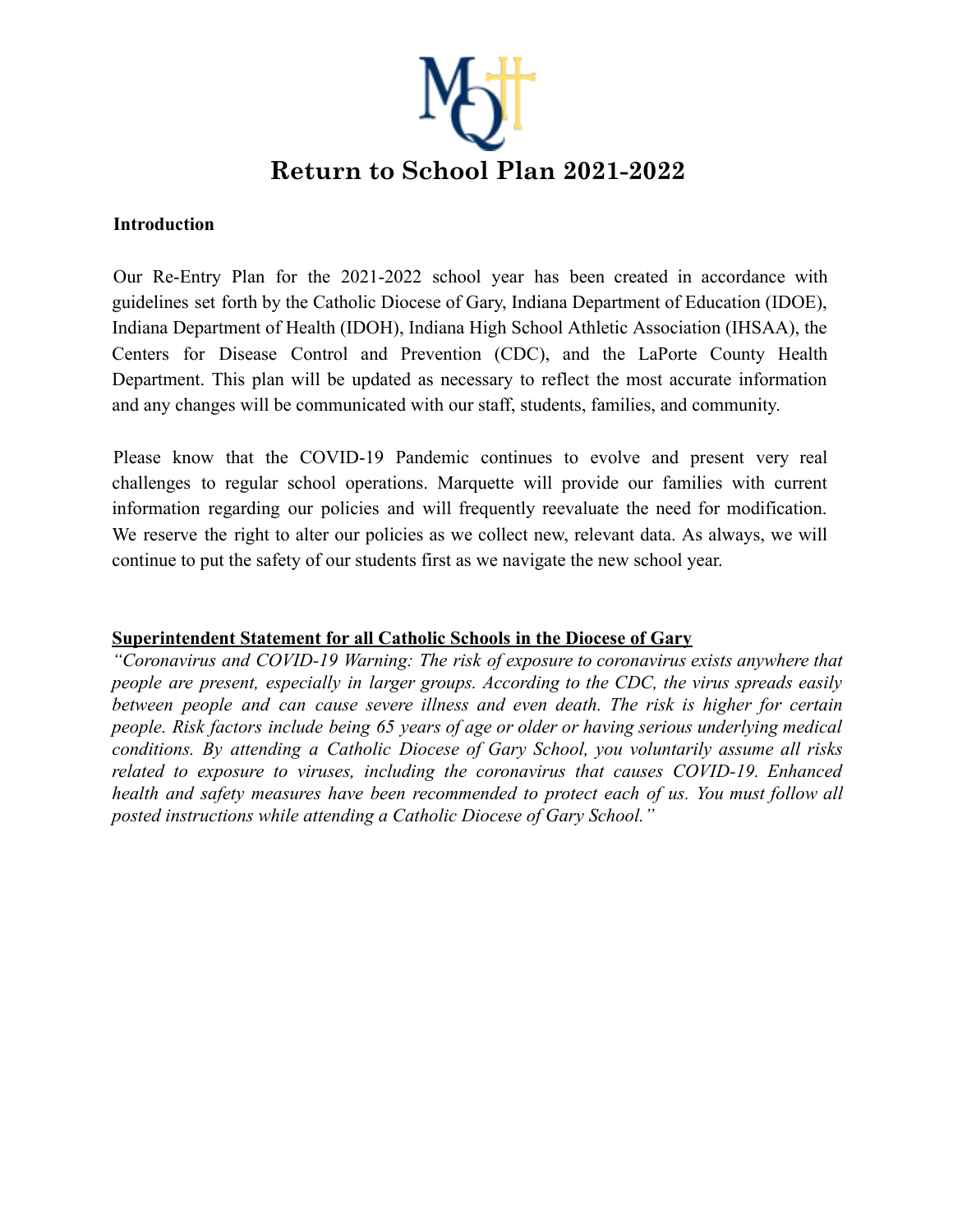# **Re-Entry Plan**

# **1. Prevention**

- The priority for preventing the spread of disease in the school setting is to insist that sick employees and students stay home.
- Each day we ask that all families pre-screen the following symptoms at home.
	- A temperature of 100.4℉
	- Repeated cough
	- Shortness of breath or difficulty breathing
	- Chills and/or repeated shaking
	- Muscle pain
	- Headache
	- Sore throat
	- Loss of smell or taste
- Students with any of these symptoms should not travel to campus.
- Infrared thermometers may be used periodically to test for high temperatures.
- Those exhibiting said symptoms on campus are subject to being sent home.
- An isolation area will be identified as a holding area for any student presenting symptoms consistent with COVID-19 before they are sent home.
- Please inform Jan Wagner in the main office immediately with any information regarding symptoms, testing, or contact tracing at: jwagner@marquette-hs.org

### **2. Exclusion, Quarantine, and Return**

- Those excluded from in person learning due to testing positive for COVID-19, exhibiting symptoms, or contact tracing, will have their return to campus guided by current recommendations outlined by the CDC, IDOH, and the LaPorte County Health Department.
- Quarantine length will vary depending on a variety of factors including, but not limited to, vaccination status, testing, mask usage, contact tracing, and symptoms.
- Every case is unique and we will do our best to get students back in school as quickly as possible while also taking steps to ensure the safety and well being of our community as a whole.

# **3. Personal Protective Equipment (PPE)**

- Mask usage while traveling via school transportation will be required at all times during transit.
- Masks must be neutral in color and design and adhere to Marquette's Uniform Policy.
- Spare masks will continue to be available at the main office while supplies last.
- Currently, universal indoor mask usage is recommended by the CDC for all teachers, staff, students, and visitors to K-12 schools, regardless of vaccination status. Marquette, therefore, also encourages mask usage while on campus. At this time, no such mandates exist, at any level, requiring mask usage other than when in transit via school transportation.
- If internal rates rise to a predetermined rate, Marquette reserves the right to require masks for all students and staff regardless of vaccination status.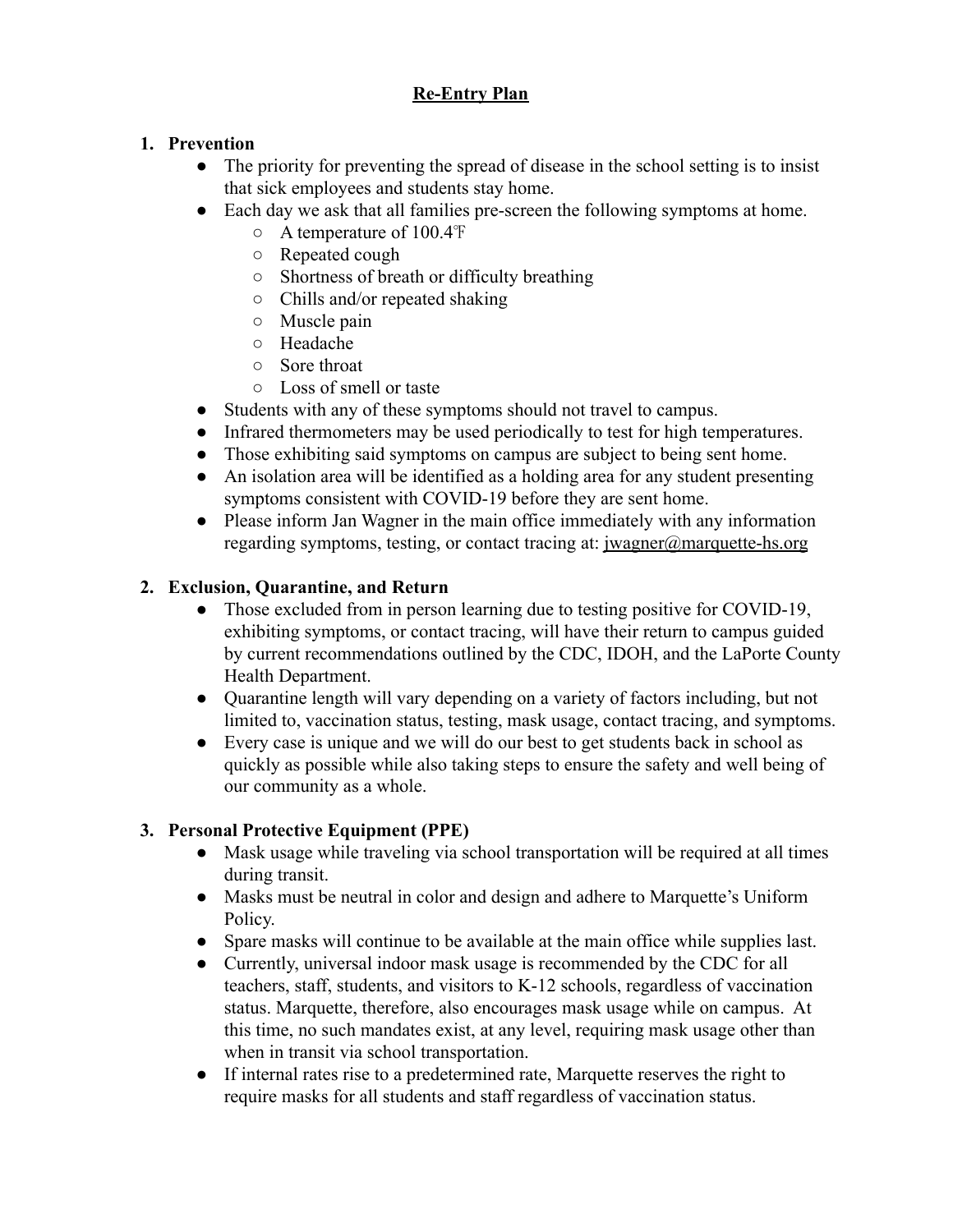#### **4. Vaccination**

- **●** Vaccination continues to be encouraged by the Catholic Diocese of Gary.
- **●** Marquette will not require the COVID vaccine for students, employees, or visitors to return to campus for the fall semester of 2021.
- **●** We recognize the seriousness of the pandemic and the effect it has had on many of those in our community. We believe that the vaccine is the best way to protect against the pandemic but also recognize the variety of factors that may cause someone to choose not to be vaccinated and we respect that choice.

# **5. On Campus Building Preparation and Sanitation**

- Teachers and staff will promote social distancing in their classrooms and throughout campus.
- Classroom organization will reflect adequate spacing and seating will be assigned.
- All rooms and offices at the school will have a sanitizing station that includes clorox wipes and hand sanitizer and everyone is encouraged to sanitize their hands upon entering and leaving the room.
- Water fountains on campus have been replaced to allow for bottle refills with filtered water. Drinking directly from the spout is prohibited.
- Surfaces, entryways, door handles, and busses will be sanitized frequently throughout the day.
- The Scholl Center will be sanitized in between lunches and after the final lunch of the day.
- Student seating at lunch may be limited per table to ensure reasonable social distancing.
- Credit/debit card preferred, but cash will be allowed.
- Passes during study hall will be permitted for academic purposes.
- Students will have access to the Scholl Center prior to school at 7:00am and until 5:00pm after school.
- Unscheduled visits are discouraged. Visitors should do their best to contact the main office prior to arrival to guarantee access. Email is our primary means of communication so please schedule your visits ahead of time with all relevant parties.
- Families who are picking up a student during the day will need to sign them out by calling the main office.
- Student traffic between buildings should display adequate social distancing and take advantage of multiple entry/exit points via Doors A1, A2, B3, and B4.

#### **6. Instructional Models**

- **● In-Person Instruction:** In this model, all students will report to school as usual. Teachers will lead all instructional activities in the classroom while also integrating the use of Google Classroom. Every effort will be made to employ this method for the entire school year.
- **● Virtual Learning Days (VLD)**: These may be utilized periodically to mitigate the spread of COVID-19. Administration will make these decisions based on recommendations from the Catholic Diocese of Gary and local health officials.
- **Extended Virtual Learning:** In this model, students would receive instruction while at home through a combination of digital delivery methods. This model would reflect existing virtual learning procedures already utilized during the 2019-2020 school year.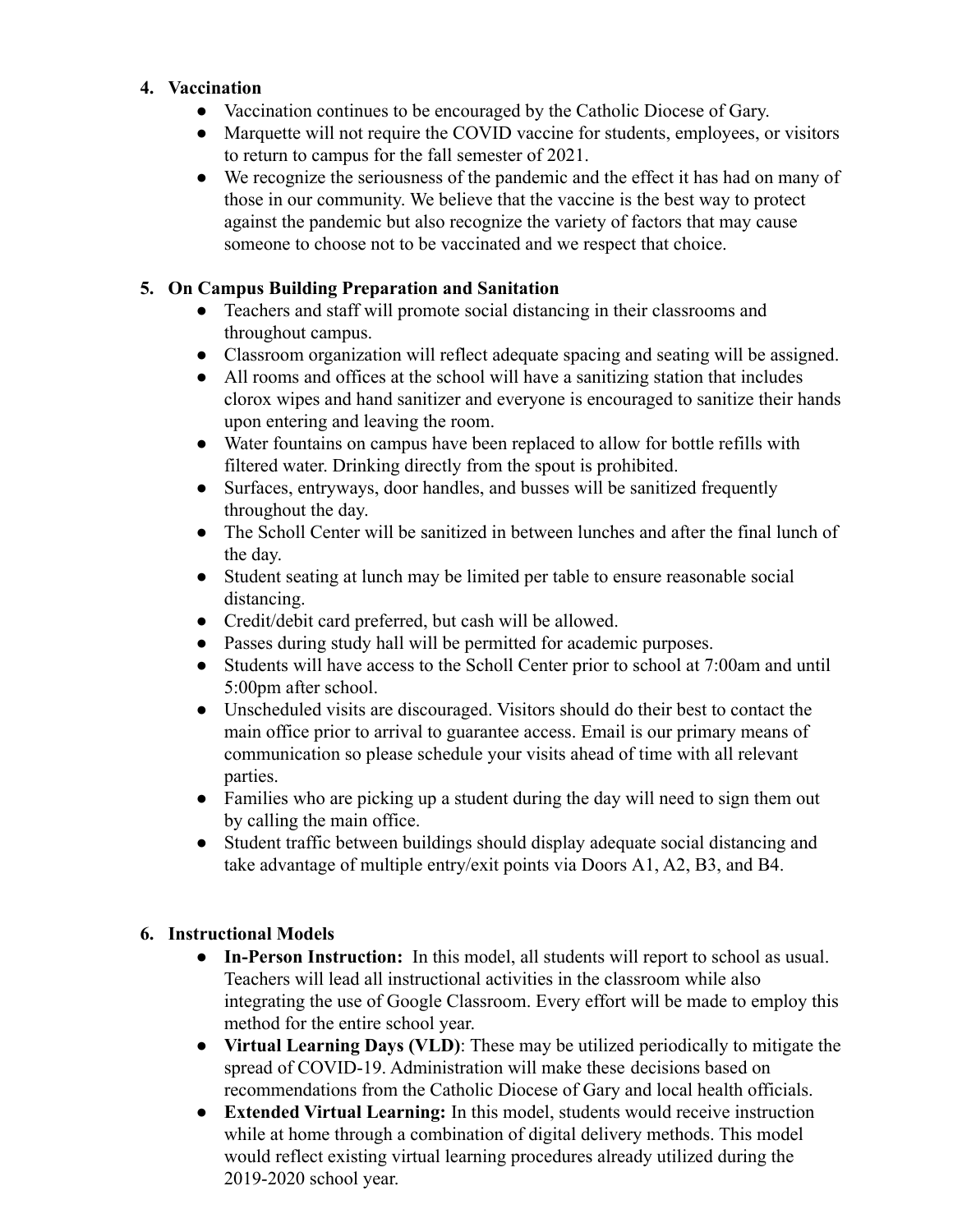# **7. Events**

- **●** The current 2021-2022 calendar will be followed as planned.
- Changes to the calendar will be communicated as quickly as possible.
- All school events are subject to modification depending on current recommendations and safety guidelines.
- **●** Director of Athletics, Katie Collignon, will be providing guidelines and updates to athletic coaches, student-athletes, and families in accordance with the IHSAA.
- **●** Off campus field trips, service trips, and retreats will resume as permitted by administration.
- **●** For scheduled masses, MQTT will follow the guidelines provided by St. Mary's Parish.
- **●** Other scheduled events such as plays, performances, banquets, etc. will be handled on a case-by-case basis.
- **●** Prior to an event there will be guidelines and instructions sent and shared with parents, students, and staff.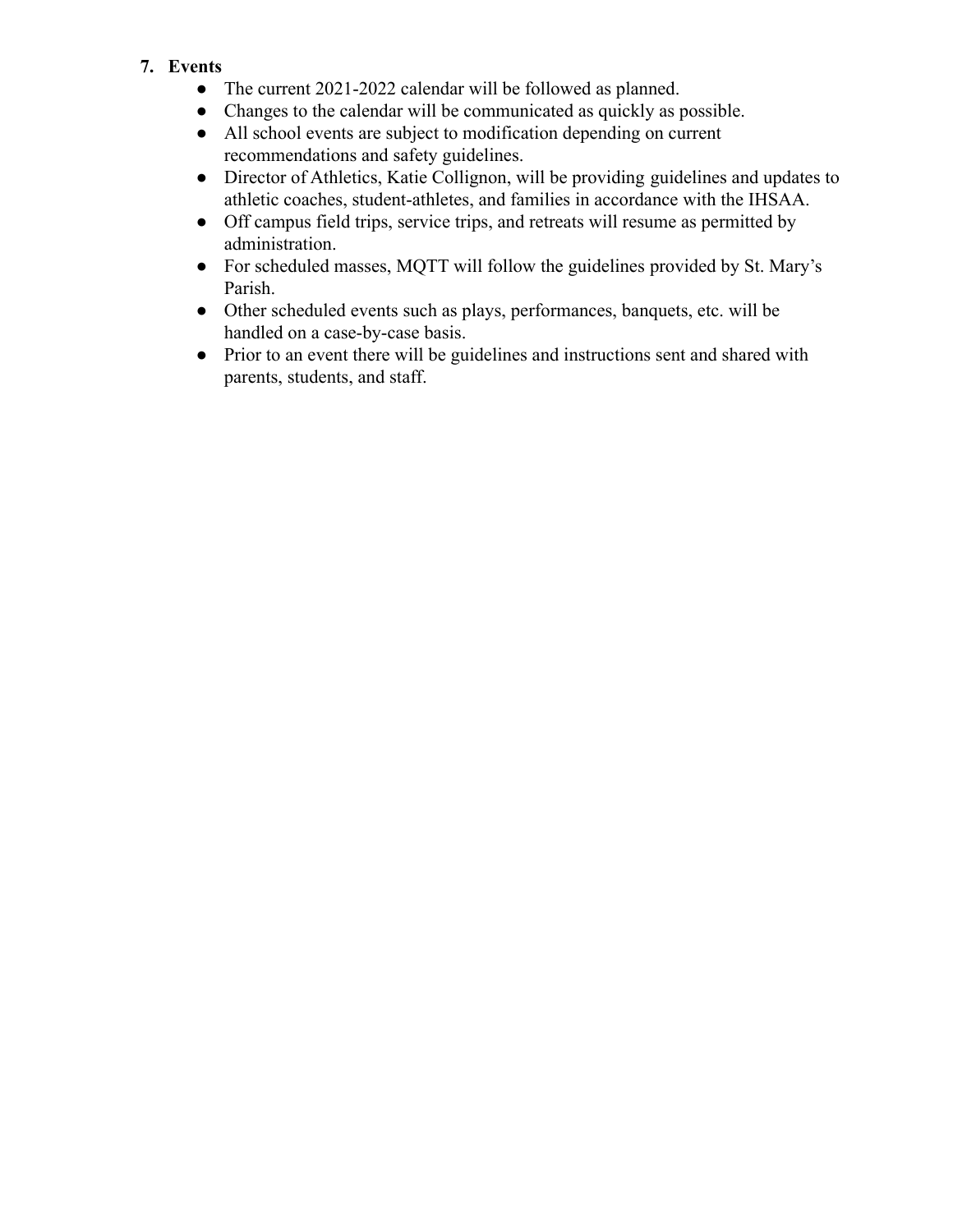# **Marquette COVID-19 Response Model 2021-2022**



| Instructional<br>Method     | In Person Learning Monday<br>through Friday                                                                                                             | In Person Learning Monday<br>through Friday                                                                                                                   | In Person Learning Monday<br>through Friday with the<br>possibility of intermittent<br><b>Virtual Learning Days</b>                                                  | Instruction will be<br>conducted in an entirely<br>virtual setting in<br>accordance with an<br>extended virtual learning<br>plan                         |
|-----------------------------|---------------------------------------------------------------------------------------------------------------------------------------------------------|---------------------------------------------------------------------------------------------------------------------------------------------------------------|----------------------------------------------------------------------------------------------------------------------------------------------------------------------|----------------------------------------------------------------------------------------------------------------------------------------------------------|
| Schedule                    | Regular bell schedule from<br>8:15am-2:45pm. Buildings<br>open at 7:00am. Scholl<br>Center open after school<br>until 5:00pm                            | Regular bell schedule from<br>8:15am-2:45pm. Buildings<br>open at 7:00am. Scholl<br>Center open after school<br>until 5:00pm                                  | Regular bell schedule from<br>8:15am-2:45pm. Buildings<br>open at 7:45am. Scholl<br>Center closed after school by<br>3:00 <sub>pm</sub>                              | Attendance via email with<br>your 1st hour teacher by<br>8:30am. Daily lessons<br>and assignments in<br>accordance with the<br>extended virtual learning |
| <b>Masking</b>              | Masking is encouraged for<br>all, especially those who<br>are unvaccinated. No<br>mandates exist requiring<br>masks on campus                           | Masking is required for<br>those who are unvaccinated<br>and recommended for those<br>who have received the<br>vaccine                                        | Masking is required for all                                                                                                                                          | Not Applicable                                                                                                                                           |
| Social<br><b>Distancing</b> | Social distancing of 3 feet<br>will be encouraged                                                                                                       | Social distancing of 3 to 6<br>feet will be required where<br>possible                                                                                        | Social distancing of 6 feet<br>will be required at all times                                                                                                         | <b>Not Applicable</b>                                                                                                                                    |
| Transportation              | Busses run on a regular<br>schedule. Masks usage<br>while in transit is required                                                                        | Busses run on a regular<br>schedule. Masks usage<br>while in transit is required                                                                              | Busses run on a regular<br>schedule. Masks usage<br>while in transit is required.<br>Reduced bus loads will be<br>considered and family<br>transportation encouraged | <b>Not Applicable</b>                                                                                                                                    |
| <b>Classrooms</b>           | Assigned seating is<br>required. Small group<br>work is permitted when<br>needed so long as<br>reasonable social<br>distancing is maintained            | Assigned seating is required.<br>Small group work is<br>discouraged. Maximum<br>social distancing encouraged                                                  | Forward facing assigned<br>seating is required. Group<br>work is not allowed.<br>Maximum social distancing<br>required.                                              | <b>Not Applicable</b>                                                                                                                                    |
| Lunch                       | Available seating will be<br>limited per table to ensure<br>social distancing. Students<br>will not have assigned seats                                 | Available seating will be<br>limited per table to ensure<br>social distancing. Students<br>will be given assigned seats                                       | Seating will be strictly<br>enforced and limited per<br>table to ensure social<br>distancing. Student traffic<br>will be limited                                     | <b>Not Applicable</b>                                                                                                                                    |
| Mass                        | Mass will take place in-<br>person at St. Mary's<br>Church. 3 ft social<br>distancing will be promoted<br>and masks will be<br>encouraged               | Mass will take place in-<br>person in the Scholl Center<br>Gymnasium. Maximum<br>social distancing will be<br>required                                        | Mass will take place in-<br>person in the Scholl Center<br>Gymnasium. Maximum<br>social distancing will be<br>required                                               | Mass will take place<br>virtually via Marquette's<br>live streaming feed                                                                                 |
| <b>Visitors</b>             | Visitors encouraged to<br>schedule all visits with<br>relevant parties 24 hours in<br>advance to guarantee<br>building access and party<br>availability | Visitation discouraged. Must<br>schedule all visits with<br>relevant parties 24 hours in<br>advance to guarantee<br>building access and party<br>availability | Visitation prohibited.<br>Communication via email or<br>phone is preferred. Building<br>access must be approved by<br>administration                                 | Not Applicable                                                                                                                                           |
| Sanitization                | All rooms have sanitization<br>stations. All rooms and<br>surfaces sanitized at the<br>end of each day                                                  | All rooms have sanitization<br>stations. All rooms and<br>surfaces sanitized during<br>lunch and at the end of<br>each day                                    | All rooms have sanitization<br>stations. All rooms and<br>surfaces sanitized at the<br>beginning and end of each<br>day as well as during lunch.                     | Not Applicable                                                                                                                                           |